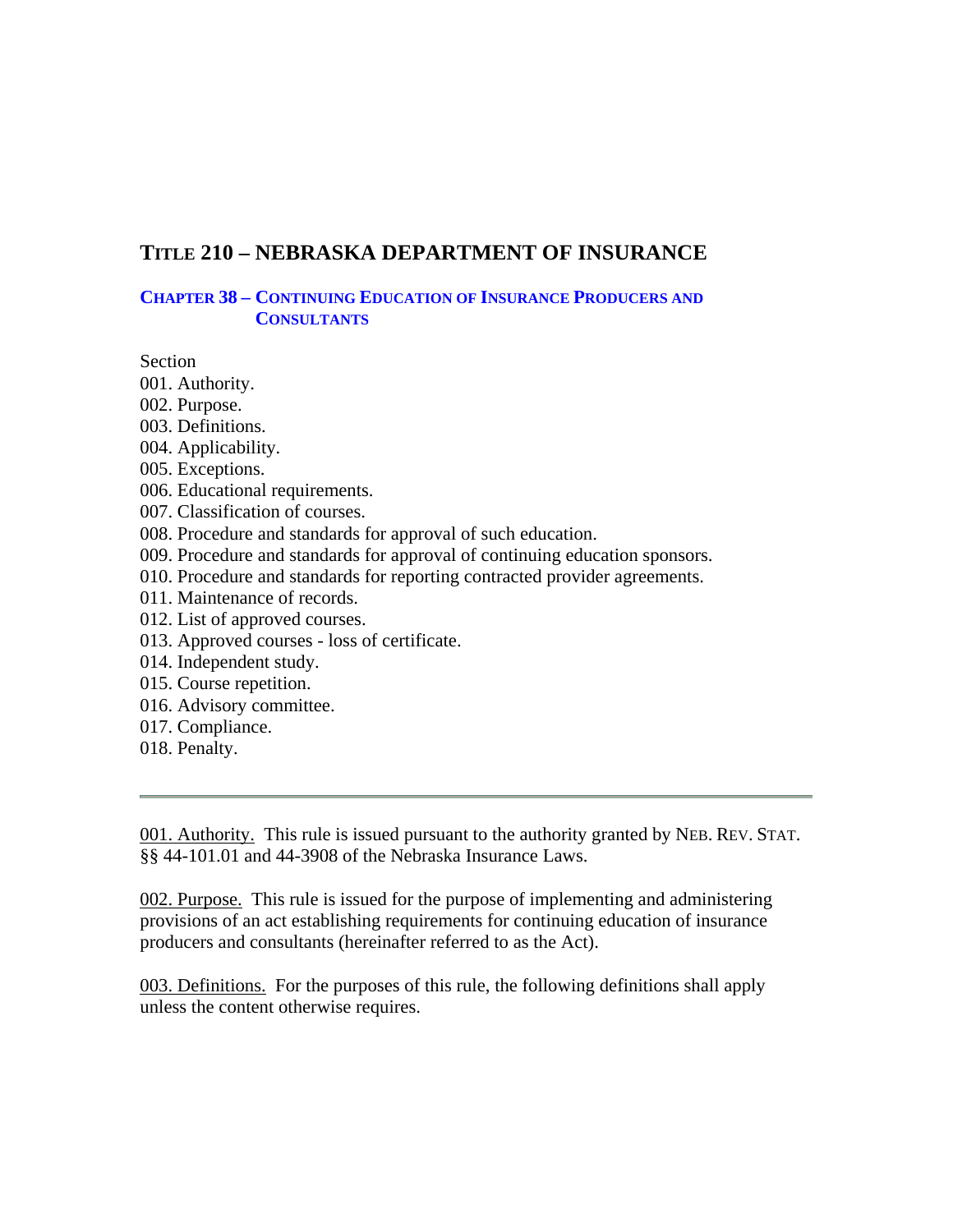- 003.01 Credit hours shall be the measure of the hours of continuing education that the director assigns to an approved continuing education activity.
- 003.02 Licensee shall mean a natural person who is licensed by the Department of Insurance as a resident insurance producer or resident consultant.
- 003.03 Department shall mean the Department of Insurance.
- 003.04 Director shall mean the Director of Insurance.
- 003.05 Two-year period shall mean the period commencing on the date of licensing and ending on the date of expiration of the licensee's first license effective for not less than two years and each succeeding 24 month period.
- 003.06 Approved courses shall mean classes, seminars, or other forms of instruction that are approved by the director as meeting the requirements of this rule and the Act.
- 003.07 Due date shall mean the date of expiration of the licensee's two-year license.
- 003.08 Courses shall mean classes, seminars or other forms of instruction that are filled with the department for certification as an approved course.
- 003.09 Continuing education sponsor shall mean any person, school, insurer, industry association, or other organization desiring to file or having filed a course with the department.
- 003.10 Certificate of completion shall mean a certification from the course sponsor to the licensee upon a form approved by the department that the licensee has completed the course.
- 003.11 A contracted provider shall mean a separate individual, school, insurer, or other organizational entity contracting with an approved continuing education sponsor to administer or implement the approved continuing education sponsor's course, program of study, or subject for continuing education credit.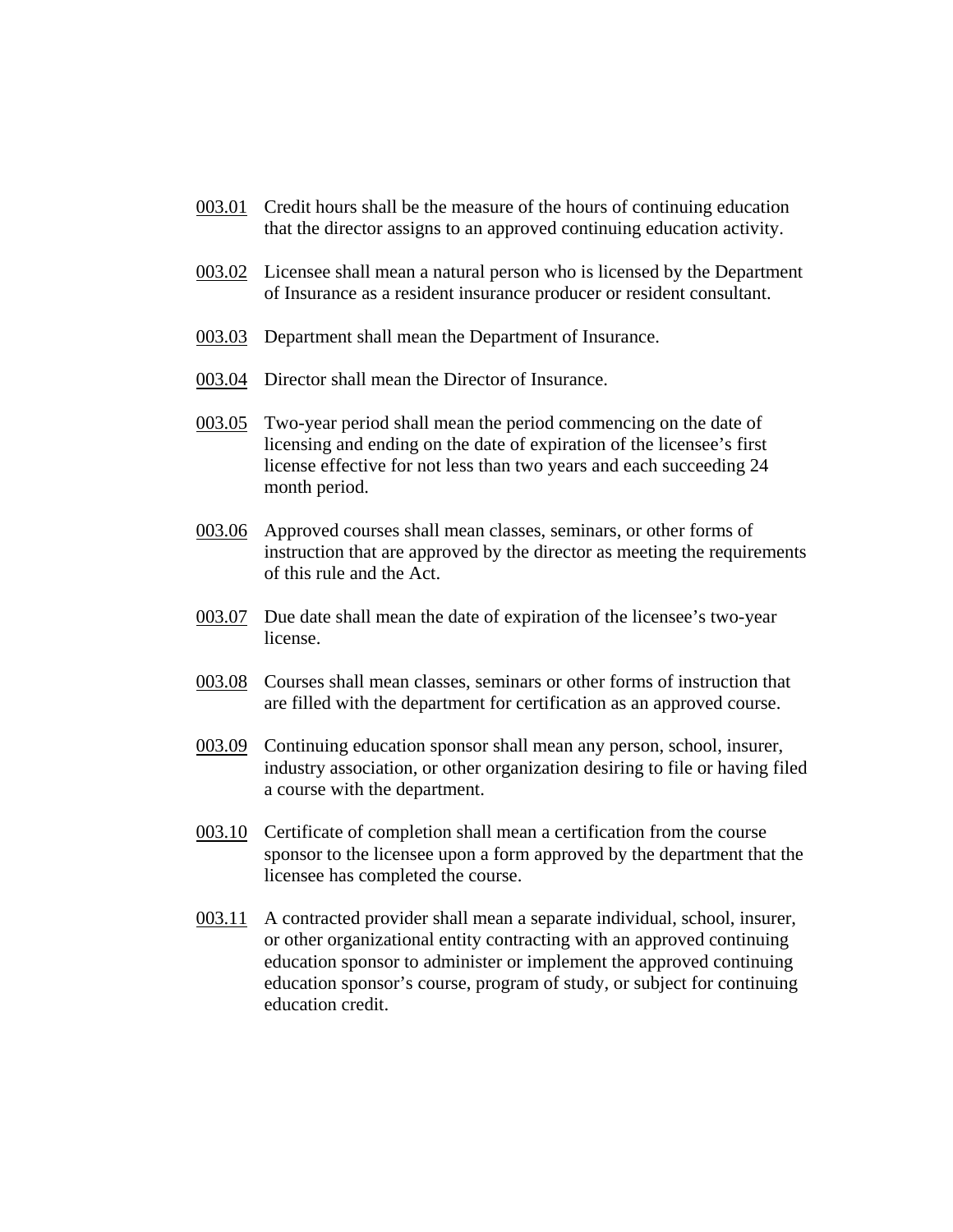004. Applicability. This rule shall only apply to resident persons licensed to consult and/or engage in the sale, solicitation or negotiation of the following classifications of insurance coverage:

- 004.01 Life Insurance;
- 004.02 Accident and Health or Sickness Insurance;
- 004.03 Property Insurance;
- 004.04 Casualty Insurance;
- 004.05 Personal Lines Property and Casualty Insurance;
- 004.06 Title Insurance;
- 004.07 Crop Insurance; and
- 004.08 Miscellaneous Insurance.

005. Exceptions. This rule shall not apply to the following persons:

- 005.01 Licensees for whom an examination is not required under the laws of this state.
- 005.02 Licensees who sell or consult only in the areas of credit life insurance and credit accident and health insurance.
- 005.03 Licensees holding such limited or restricted licenses as the Director may exempt.

#### 006. Education requirements.

 006.01 Any course or program of instruction or seminar developed and/or sponsored by an authorized insurer, insurance education institute, recognized agents association, or insurance trade association or any independent program of instruction, shall, subject to the approval of the director, qualify for the equivalency of the number of credit hours assigned thereto by the director.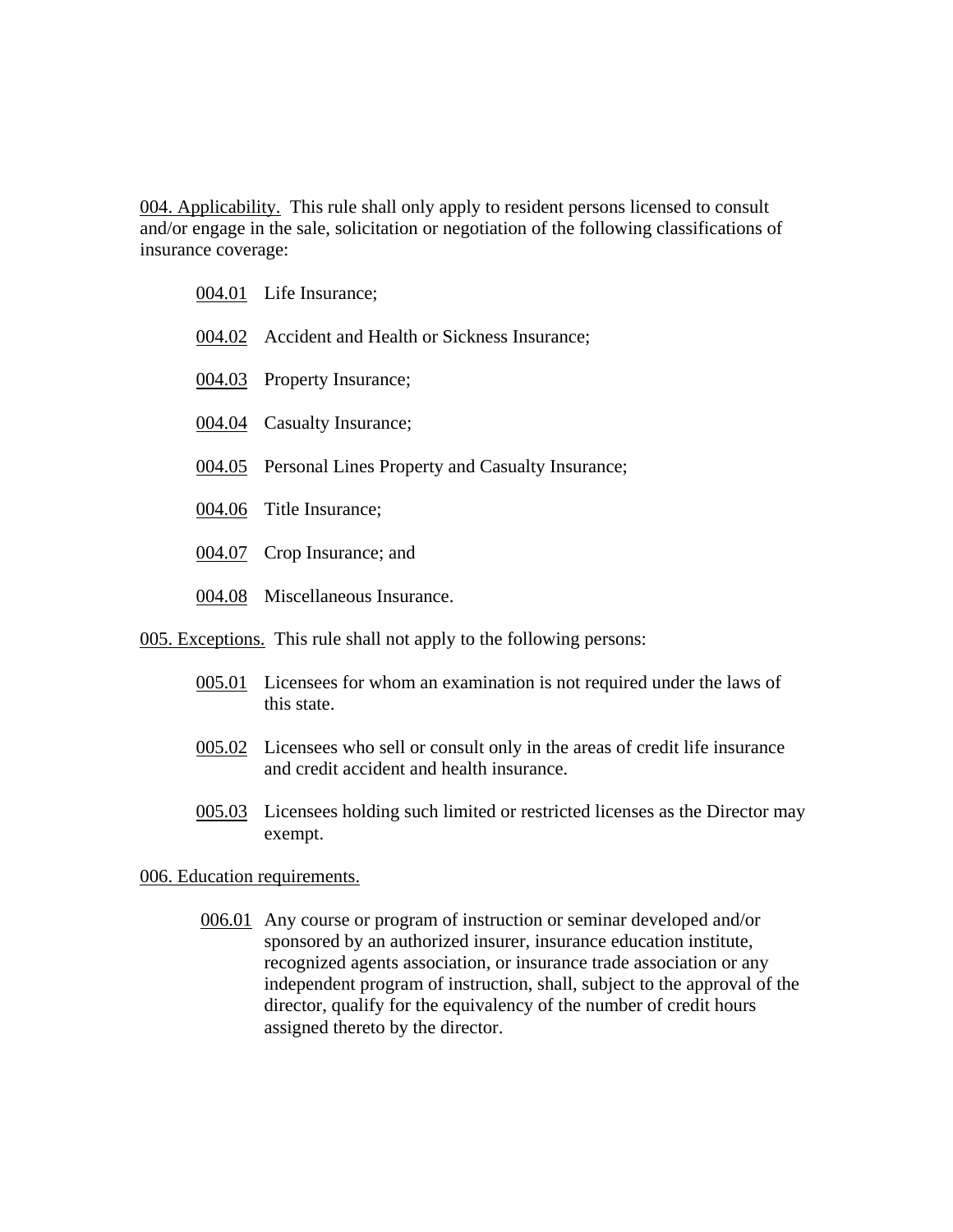- 006.02 Any correspondence course approved by the director shall qualify for the equivalency of the number of credit hours assigned thereto by the director.
- 006.03 Any insurance-related course approved by the director taught by an accredited college or university shall qualify for the number of credit hours assigned thereto by the director.
- 006.04 A person teaching or lecturing at an approved course shall qualify for the same number of credit hours as would be granted to a person taking and successfully completing such course.

007. Classification of courses. Approved courses will be assigned at least one of the classifications as follows:

- 007.01 Life;
- 007.02 Accident and Health or Sickness;
- 007.03 Property;
- 007.04 Casualty;
- 007.05 Personal Lines Property and Casualty;
- 007.06 Crop;
- 007.07 Title;
- 007.08 General; and
- 007.09 Ethics.

A course may be assigned more than one classification.

#### 008. Procedure and standards for approval of such education.

008.01 Any continuing education sponsor intending to provide approved courses shall first file with the department for approval by the director, on a form approved by the department accompanied by a nonrefundable fee as set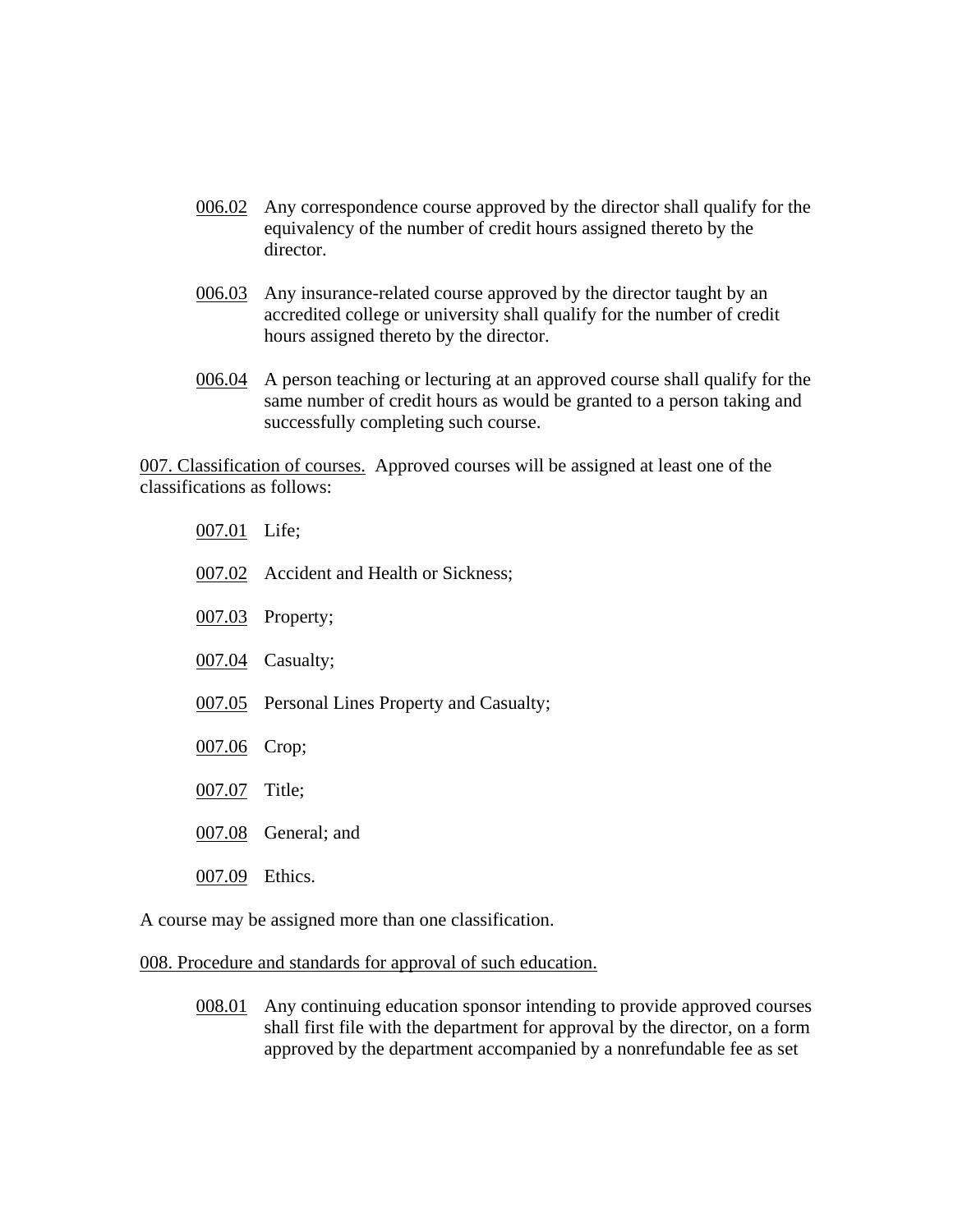forth by NEB. REV. STAT.  $\S$  44-3905(1)(a), an outline of the subject matter to be covered, the method of presentation, the qualifications required of the instructor, the number of credits being requested by the course sponsor, and other information supporting the request for approval. Any proposed change to the fee shall be posted by the Department of Insurance on its website for a reasonable period of time in order to allow the general public to review and provide comment before such fee adjustment is implemented by the director.

- 008.02 The course filed for approval shall include a statement of the method used to determine whether there has been a positive achievement of education on the part of the licensee being certified as having satisfactorily completed the approved course. The method may be a written examination, written report by the licensee, certification by the providing organization of the licensee's program attendance or completion, or other method approved by the director as appropriate for that approved course.
- 008.03 Upon receipt of such material, the director will grant or deny certification as an approved course and will indicate the number of credit hours that will be recognized for the course. In cases of denial, the director will furnish a written explanation of this action.
- 008.04 The director, at his or her discretion, may consider as approved courses, specific programs of study that have broad national or regional recognition, notwithstanding the lack of a request for certification.
- 008.05 The credit hours for a course, except an approved course of independent study, shall be determined on the basis of contact or classroom hours. For an approved program of independent study, the credit hours will be equal to the credit hours that would be assigned to an equivalent classroom approved course.
- 008.06 If the approval of a course or program of instruction has not been ruled upon 30 days after the course was filed for approval, it shall be deemed to be an approved course. The director may extend the period allowed to review a course by giving written notice prior to the expiration of 30 days from the date of filing. However, such extension shall not exceed a total of 60 days from the date of filing.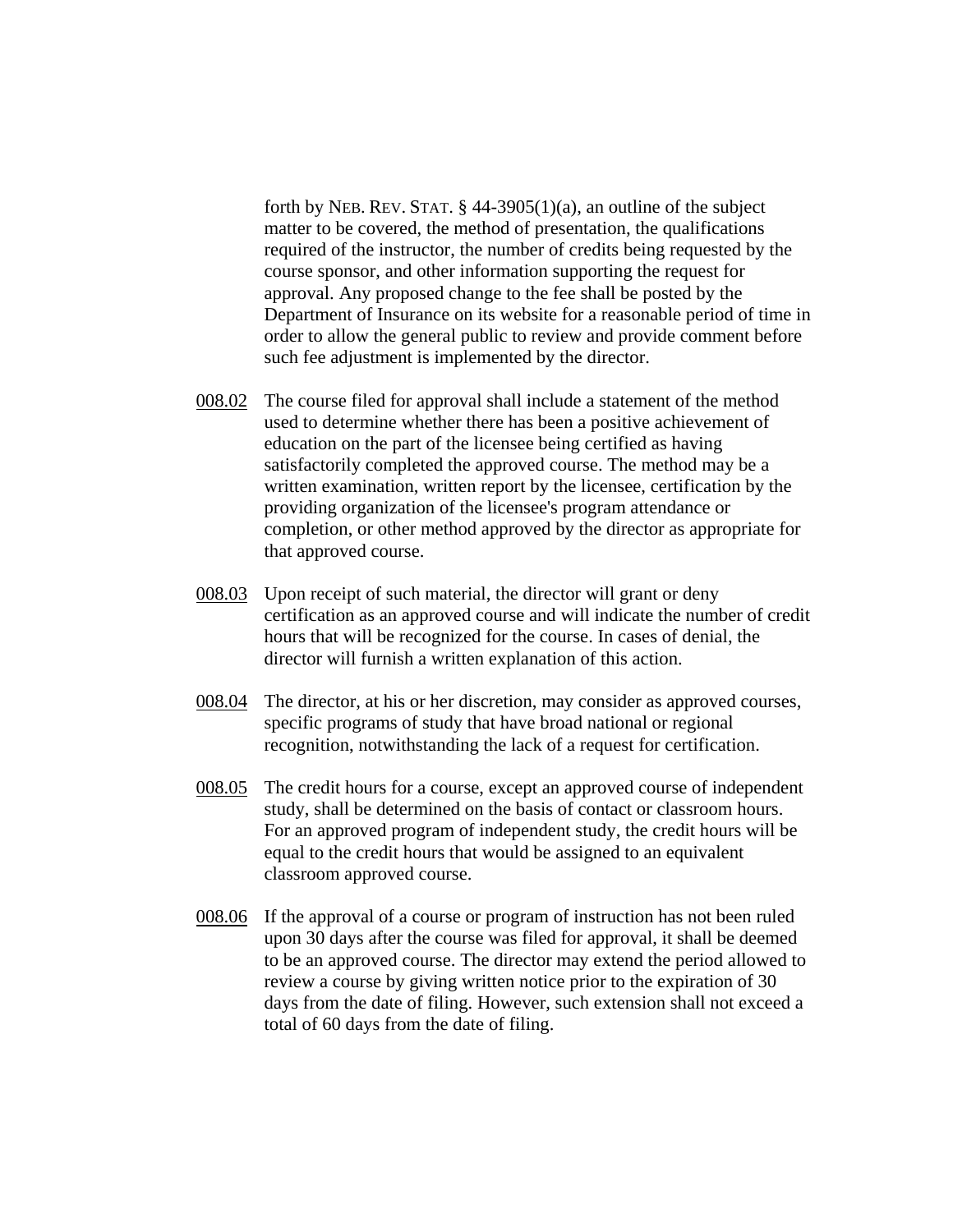008.07 A continuing education sponsor that alters the teaching method of an approved course or materially amends the content of an approved course shall first recertify the continuing education course with the director in a manner consistent with the requirements of this section.

#### 009. Procedure and standards for approval of continuing education sponsors.

009.01 Any individual, school, insurer, industry association, or other organization intending to provide a course, program of study, or subject for continuing education credit must submit an application on a form or in a format prescribed by the department, with a nonrefundable fee as set forth by NEB. REV. STAT. § 44-3905(1)(b), to become an approved continuing education sponsor. The director may require any documents reasonably necessary to verify the accuracy of the information contained in an application. Before approving the application, the director shall find that the applicant:

009.01(A) Has demonstrated financial and organizational stability;

- 009.01(B) Has agreed to comply with the administrative and regulatory guidelines set forth by the department;
- 009.01(C) Has not committed any act set forth in NEB. REV. STAT. § 44-  $3905(1)(b)(i)$  through  $(xv)$ ; and
- 009.01(D) Has certified to the director that all continuing education instructors utilized by the continuing education sponsor:
	- $009.01(D)(i)$  Have not had an insurance producer license, or other professional license, denied, suspended, placed on probation, or revoked in Nebraska or in any other state, province, district, or territory; and

 $009.01(D)(ii)$  Possesses one of the following qualifications:

 $009.01(D)(ii)(1)$  An associate degree or bachelors degree from an accredited school with a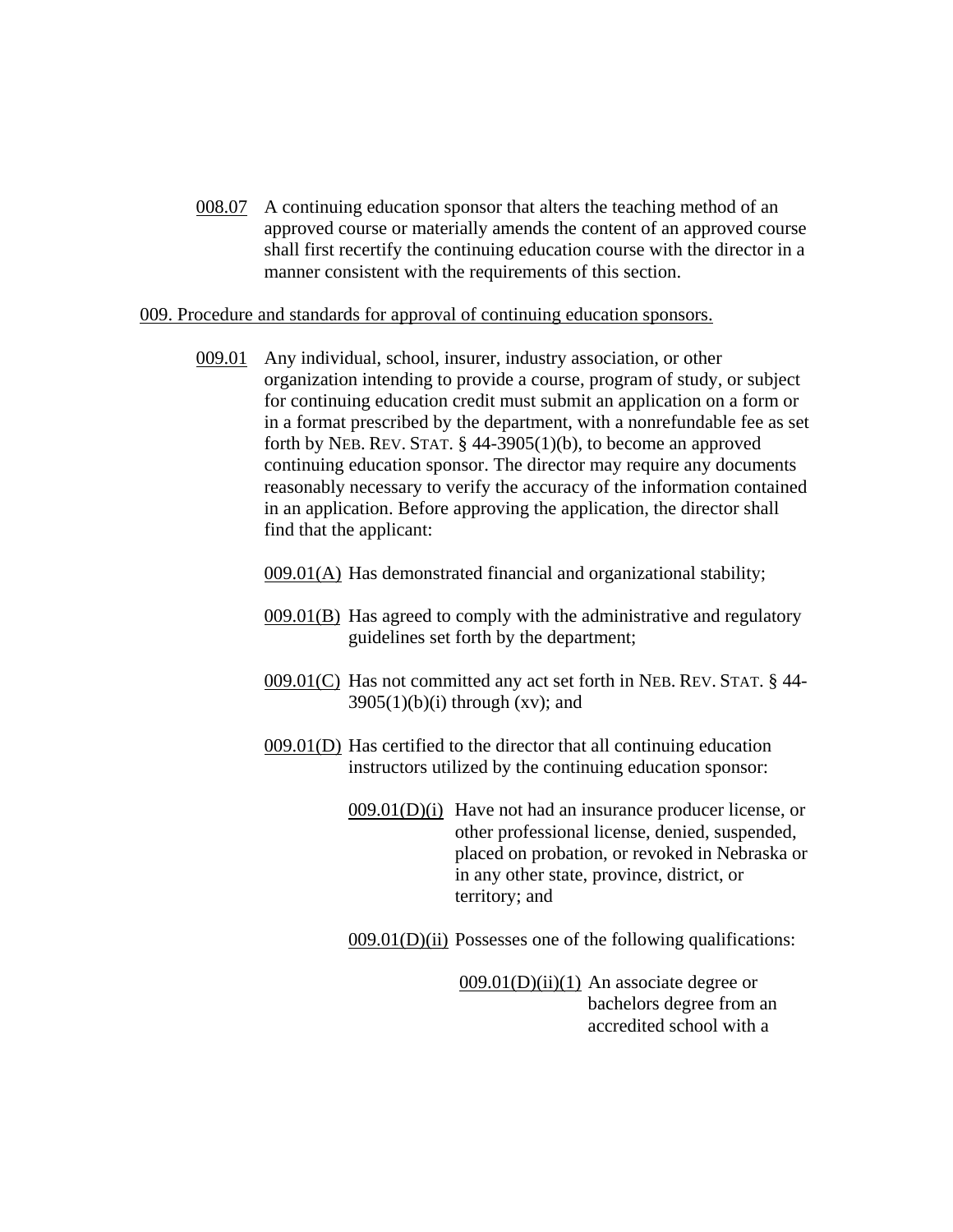concentration in the subject matter being taught;

- $009.01(D)(ii)(2)$  Two years of recent experience and 60 hours of course work in the subject matter being taught;
- $009.01(D)(ii)(3)$  Special expertise, such as employment with a governmental entity, or a documented history of research or study in the subject matter being taught; or
- $009.01(D)(ii)(4)$  Education and experience that are found by the director to be equivalent.
- 009.02 The director may request additional documents and/or information as he or she deems necessary to verify a continuing education sponsor applicant meets the qualifications set forth in subsection 009.01 of this rule.
- 009.03 An approved continuing education sponsor that is found to have used continuing education instructors who do not meet the instructor qualifications as set forth in subsection 009.01(D) of this rule may, after notice and hearing, have its approval rescinded by the director and be subject to an administrative penalty as set forth in NEB. REV. STAT. § 44-  $3905(1)(b)$ .
- 009.04 Any proposed change to the fee set forth in subsection 009.01 shall be posted by the Department of Insurance on its website for a reasonable period of time in order to allow the general public to review and provide comment before such fee adjustment is implemented by the director.

#### 010. Procedure and standards for reporting contracted provider agreements.

010.01 It is the responsibility of the continuing education sponsor to: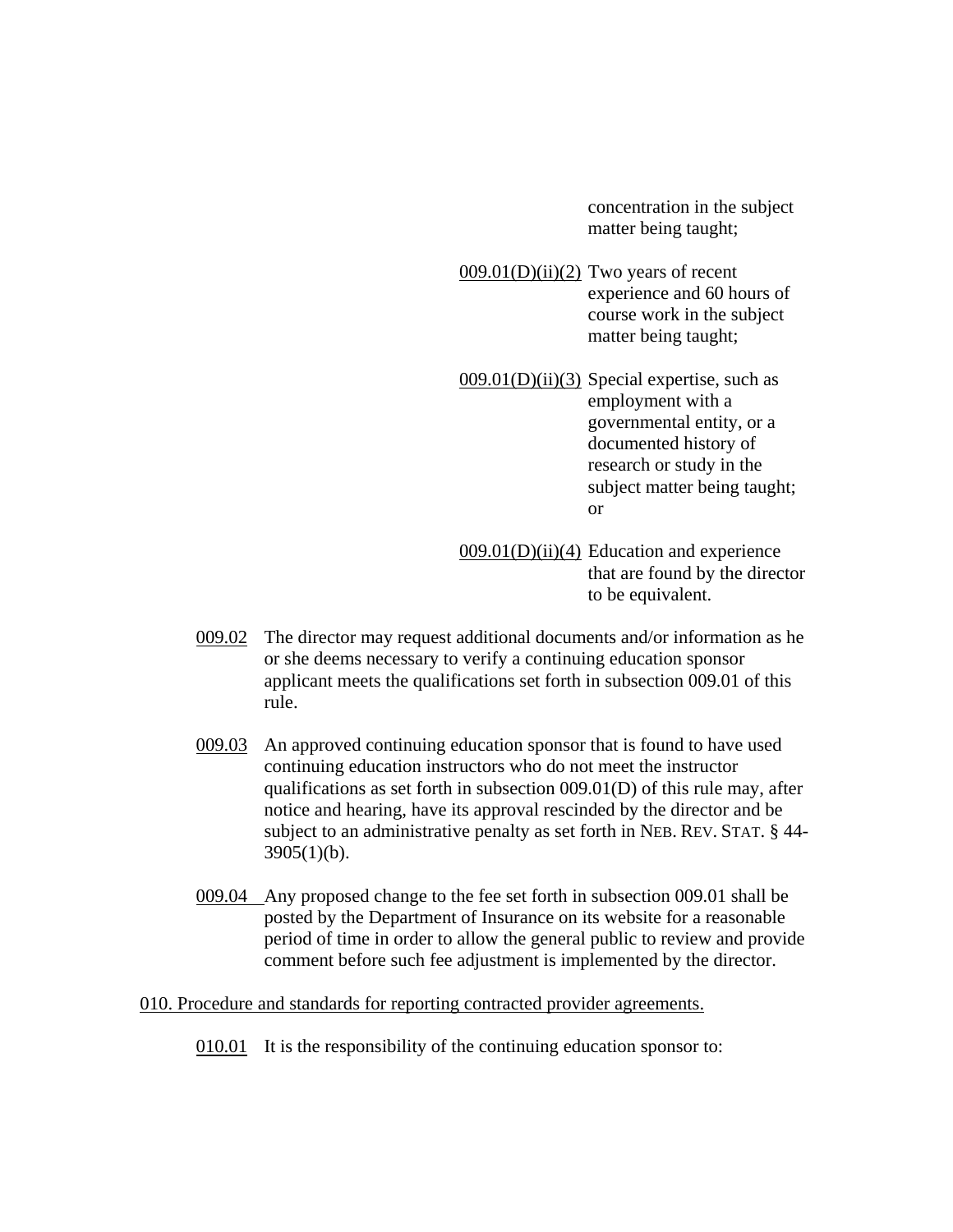- 010.01(A) Give notice to the director that the continuing education sponsor has appointed a contracted provider to handle their approved course, program of study, or subject for continuing education credit, and provide the department with a description of the authority, duties, and responsibilities granted to the contracted provider; and
- $010.01(B)$  Give notice to the director of the primary contact person representing the contracted provider including fax and telephone number, email address and business address. The contracted provider's primary contact person shall be responsible for resolving any course discrepancy that may arise.
- 010.02 The continuing education sponsor shall be ultimately responsible for the contracted provider's adherence to all requirements set forth in this rule and the Act.
- 011. Maintenance of records.
	- 011.01 The department will maintain records of the most recent four years of an insurance producer or consultant's completion of the requirements of the Act.
	- 011.02 The department will maintain a list of the courses that currently are approved by the director.
	- 011.03 A continuing education sponsor will maintain records of the most recent four years of the certificates of completion issued. Such records should identify the following:
		- $011.03(\underline{A})$  Full name of the insurance producer or consultant;
		- 011.03(B) License number or producer identification number of the insurance producer or consultant;
		- $011.03(C)$  Course title;
		- 011.03(D) Date of course;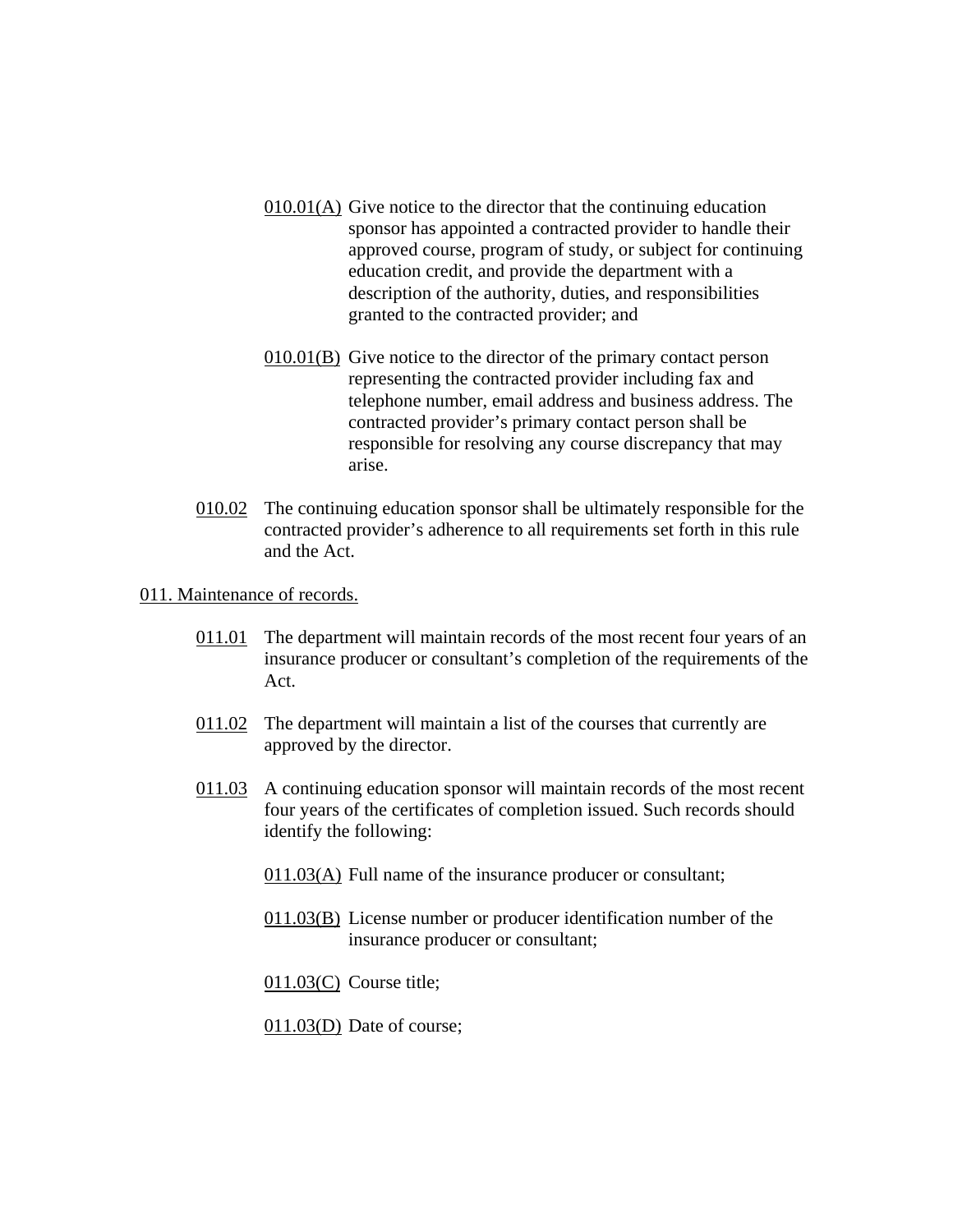011.03(E) Category of course;

- 011.03(F) Course identification number; and
- 011.03(G) Number of credits earned.
- 011.04 The licensee shall maintain copies of the certificates of completion earned for the two most recent two-year periods.

012. List of approved courses. The director will provide upon request a list of all approved courses currently available to the public. The list will include information on the location where the approved course is to be held, the number of credit hours assigned as recognition for satisfactory completion of the approved course, and also the classification such as life, property and casualty, or general.

### 013. Approved courses - loss of certification.

- 013.01 The certification of a course as an approved course may be suspended by the director if, after notice and hearing, the director determines that:
	- 013.01(A) The program teaching method or program content has been changed without first providing notice to the director and obtaining recertification from the director;
	- 013.01(B) A certificate of completion is or has been issued to any individual who did not complete the approved course in accordance with the standards furnished for certification;
	- 013.01(C) Certificates of completion are not given to all individuals who have satisfactorily completed the approved course in accordance with the standards furnished for certification;
	- 013.01(D) Records are not maintained of the certificates issued;
	- 013.01(E) Improprieties have occurred in connection with the classification, application for certification, maintenance of records, teaching method, program content, or issuance of certificates for a particular course or program; or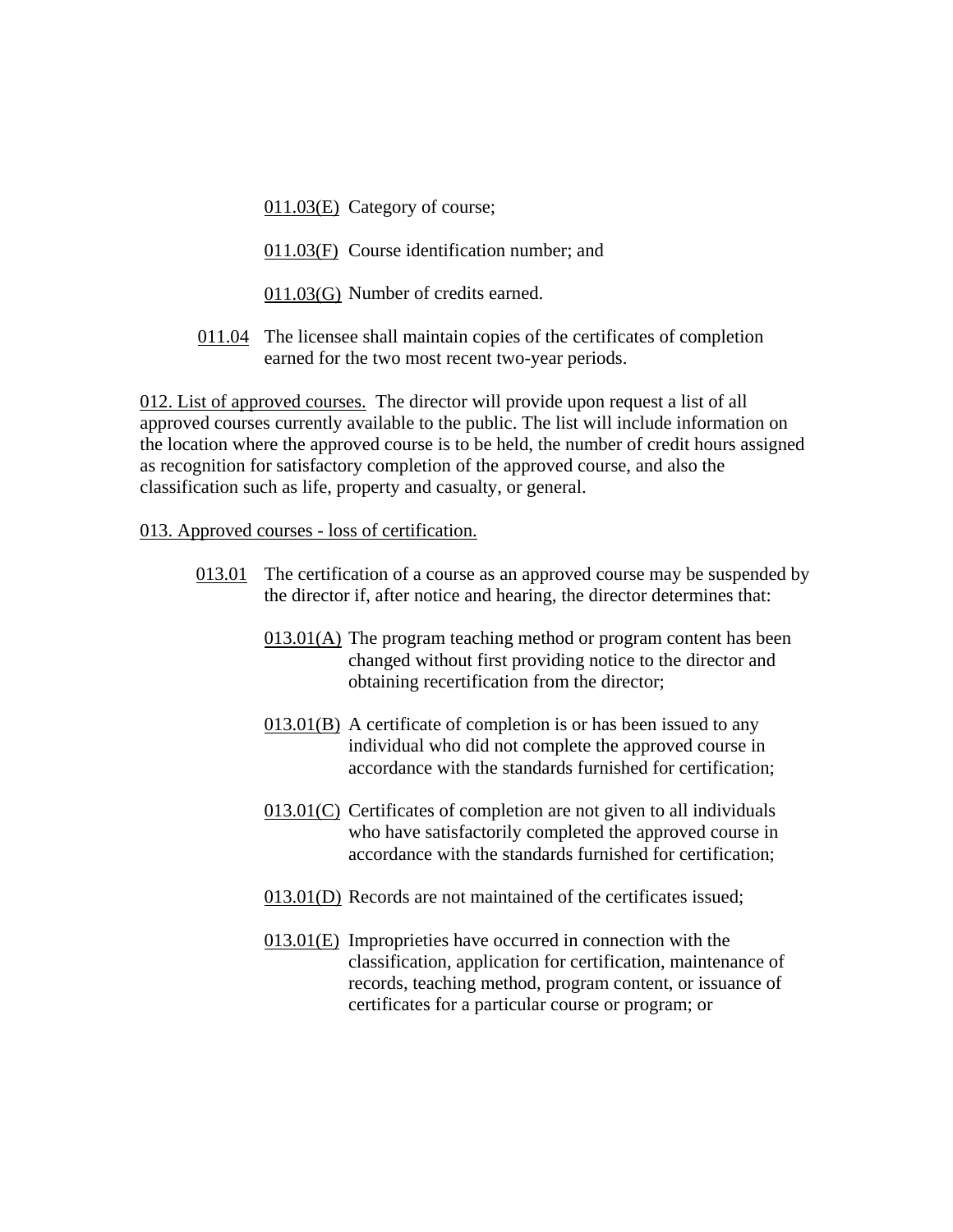- 013.01(F) There has been a failure to give prior notification of course dates, course locations or authorized signatures to the director. The notification must be provided at least two weeks prior to the date the course commences.
- 013.02 Reinstatement of a suspended certification will be made upon the furnishing of satisfactory proof that the conditions responsible for the suspension have been corrected.
- 013.03 Where it is determined that improprieties have occurred in connection with a course which is no longer offered by a particular course sponsor, the director may suspend certification of existing approved courses offered by such sponsor for a period of time consistent with the severity of the impropriety.

### 014. Independent study.

- 014.01 A licensee who studies independently and passes the examination for an approved course will receive credit for the number of hours assigned by the director for completion of the course.
- 014.02 A licensee who satisfactorily completes an approved correspondence course and provides proof of such satisfactory completion as specified by the department will receive credit for the number of hours assigned by the director for completion of the course.

015. Course repetition. A licensee shall not repeat a continuing education activity for credit within a two-year period as the term is defined in subsection 003.05 of this rule.

016. Advisory committee. The director may create an advisory committee consisting of representatives from the insurance industry in Nebraska. Each organization desiring representation may submit the name of one member of their organization to the director for his approval. Participation as a member of the advisory committee will be voluntary without compensation from the department. The purpose of the committee will be to comment and review matters concerning continuing education that have been submitted to the committee by the director. Such committee will convene upon the request of the director that he or she has a matter for their consideration.

# 017. Compliance.